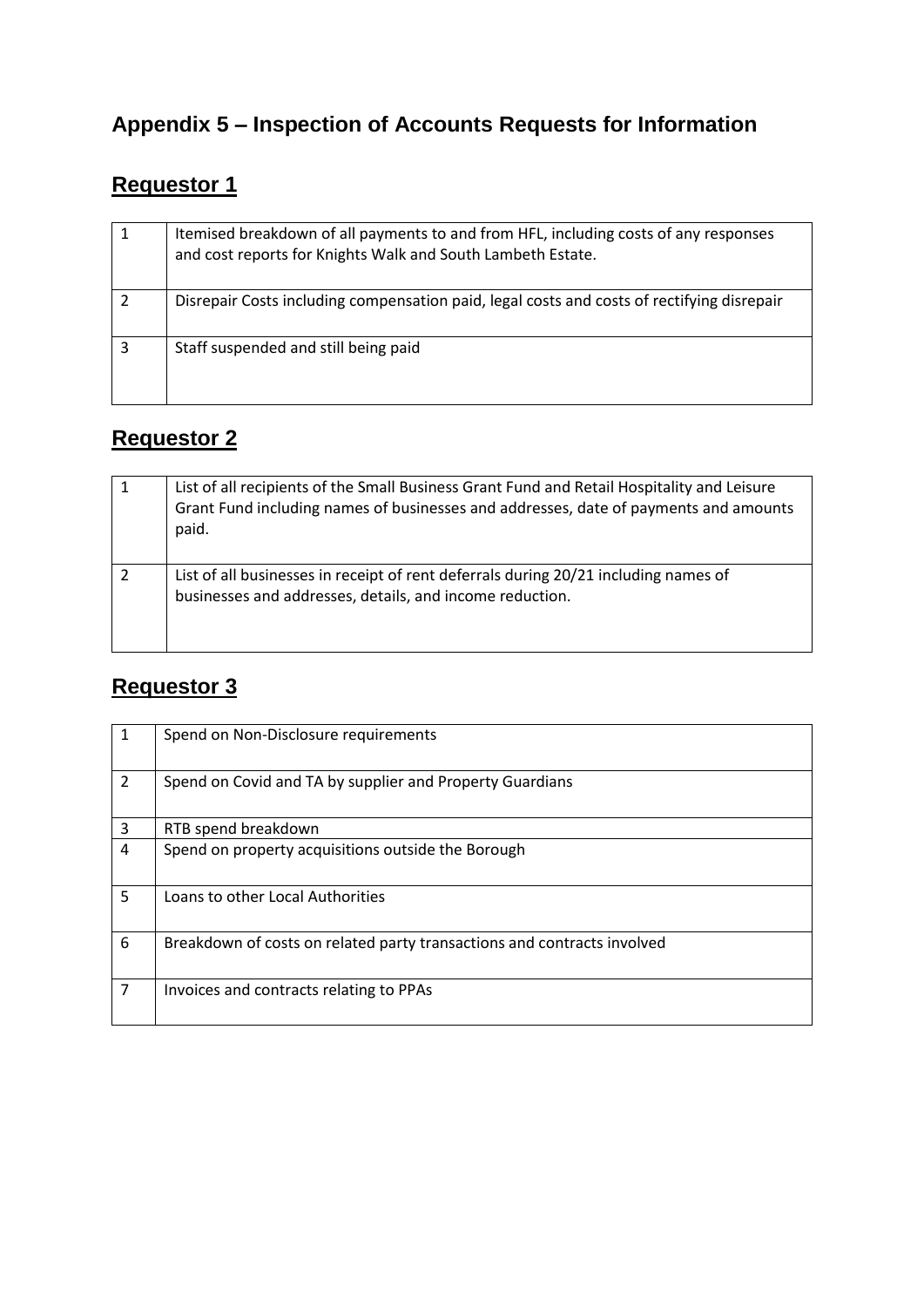#### **Requestor 4**

| queries asking for payments made by Lambeth to Mears/Engie in relation to works at<br>specific addresses on Roupell Park Estate, Herne Hill, and an address on Palace Road |
|----------------------------------------------------------------------------------------------------------------------------------------------------------------------------|
| query from a mailbox and 'Leaseholder Task Group'                                                                                                                          |

## **Requestor 5**

| -1               | Details of money received on Central Hill Estate from rent and service charges   |
|------------------|----------------------------------------------------------------------------------|
| $\overline{2}$   | Details of spend on repairs on the estate and breakdown by supplier and items    |
| 3                | All other spend on Central Hill including Buy Backs, Interest, Salaries etc      |
| $\boldsymbol{4}$ | PWLB loans by date taken out, purpose of taking these out & amounts left unspent |

## **Requestor 6**

| 1              | Money spent by HFL and Lambeth on Regen on Fenwick, Cressingham, South Lambeth,<br>Westbury, Central Hill and Knights Walk with breakdown |
|----------------|-------------------------------------------------------------------------------------------------------------------------------------------|
| $\overline{2}$ | Salaries to senior employees in HFL over £50k and over £150k with breakdown                                                               |
| 3              | Loans to HFL from Lambeth in year                                                                                                         |
| 4              | Cost of security at Truslove House in Central Hill Estate                                                                                 |
| 5              | Documentation to support the above.                                                                                                       |

#### **Requestor 7**

| Email from mailbox asking for spend on various properties Roupell Park Estate |
|-------------------------------------------------------------------------------|
|                                                                               |

#### **Requestor 8**

| ᆠ | Income and Expenditure for Events |
|---|-----------------------------------|
|   |                                   |
|   |                                   |

# **Requestor 9**

| ᅩ | Request for link to accounts. |
|---|-------------------------------|
|   |                               |